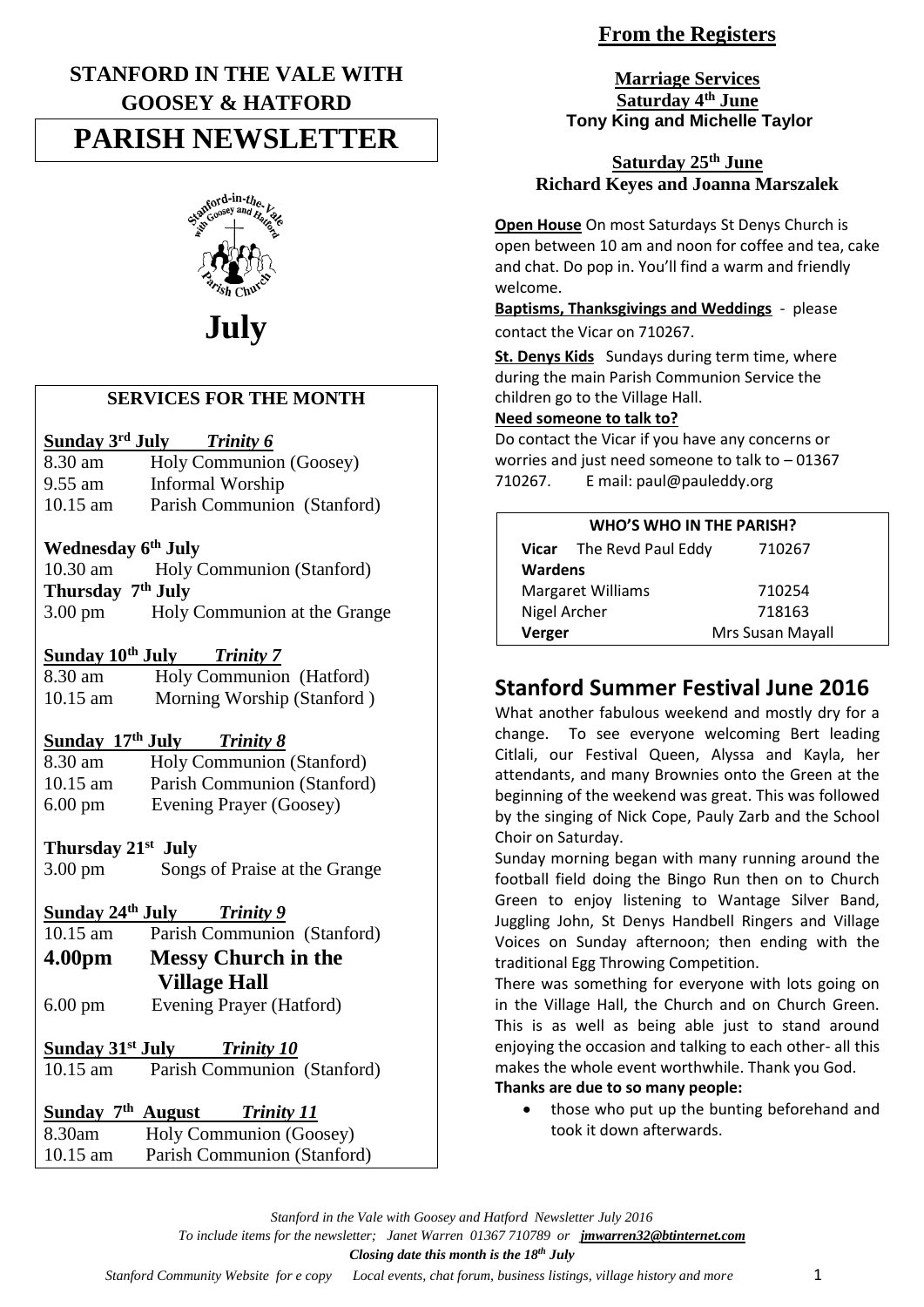- everyone who helped set up and clear away on both days. Many hands certainly made things so much quicker and easier.
- all the local firms who gave raffle prizes or sponsored the entertainment so that we could offer it free. To continue being able to do this we need more financial help from sponsors; do let me know if you are able to help us in this way.
- all the organisations for your interesting and beautiful contributions to the flower festival in the Church and for running the various stalls and side shows on Sunday.
- the children from Stanford School who entertained everyone with their singing, to Lali, Alyssa and Kayla for leading the festival procession and to all those who turned up to join in with the procession.
- the St Denys Handbell ringers for your entertaining music.
- the Friends of Stanford School for organising the Bingo Run.
- Village Voices. Watch out for information about their autumn activities.

**Thank you to all the helpers who worked so hard throughout the weekend.**

**A special thank you to all who just came, enjoyed the friendly atmosphere and supported the event, making it such an enjoyable weekend with a great community feel**.

On the money side, we are still waiting for many donations to come in but the Church profits will be a record of over £4200.00, after paying all the expenses. The different organisations and individuals should have made at least another £3800.00, resulting in profits of around **£8000.00** during the whole weekend!! What a lot of money! How fantastic.

Thank you all for your gifts and donations, your support and help.

**Now put next year's dates in your diaries – Saturday 17th and Sunday 18th June 2017!!** Janet Warren

> **All Saints Church, Goosey Saturday 2nd July 2016 at 6.00 pm** MUSIC IN THE VALE PRESENTS

# *"Cantabile"*

Trios & duos by Beethoven, Molino, Paganini & Telemann

**The Vale Trio** Janet Froomes – violin, Margarete Lucas - viola David Pedder - classical guitar Admission £15.00 (refreshments included)

For reservations please call 01367 718344, 01367 718420 or email [DJPedderDPA@btinternet.com](mailto:DJPedderDPA@btinternet.com)

> - please book early as seating limited proceeds (after expenses) to the church

# **The next Parish Council Meeting is on Wednesday 6 th July Large Village Hall at 7.30 pm All welcome**

# **Chatterbox Every Thursday from 10 – 12 noon Small Village Hall**

All are welcome to call in for a drink, catch up with friends or meet new ones. Occasional raffles, quizzes and bring and buy.

# **Fairtrade Stall Saturday 9th July 10am-noon at St Denys Church**

Last year £1.67 billion worth of Fairtrade products were sold in the UK. Producers receive a guaranteed minimum price, making them less vulnerable to the price volatility of global markets. They also receive an additional 'Fairtrade Premium' enabling them to invest in their community – for example in education, water management, reforestation and preventing soil erosion. Please note that we will not be having a stall in August.

### **Stanford Art Group Monday 11th July 2016 at 7.15pm Stanford Village Hall (small)**

Talk on "English Impressionists"By Robert Kidner. All welcome, visitors £4. Refreshments provided. For more information 01367 710754



Scramblers for Stories, music and craft activities. All children and carers welcome. Refreshments provided. **Thursday 14th July at 2.00 – 2.45** St Denys Church For more info please contact: Amanda: amandanoviss@hotmail.com Liz[: esrobertson25@gmail.com](mailto:esrobertson25@gmail.com)

*Stanford in the Vale with Goosey and Hatford Newsletter July 2016*

*To include items for the newsletter; Janet Warren 01367 710789 or [jmwarren32@btinternet.com](mailto:jmwarren32@btinternet.com)*

*Closing date this month is the 18th July*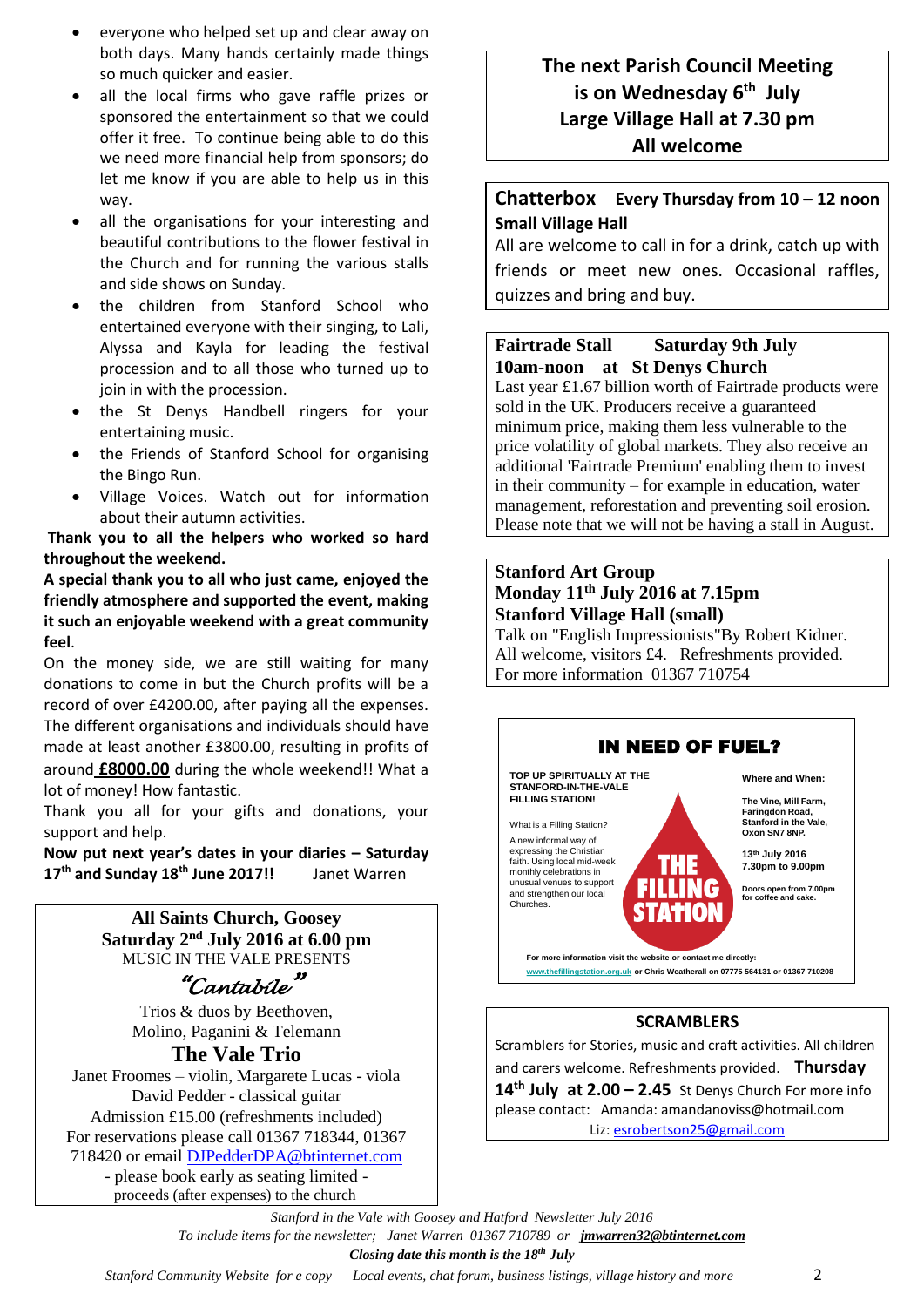#### **FARINGDON & DISTRICT U3A MEETING ON THURSDAY 14TH JULY 2016**

The July meeting will be held in the Faringdon Corn Exchange on 14th July at 2.30pm. The topic will be "**A Voyage around Great Britain**", involving art, history and travel. John describes a journey on horseback around the entire coast of Great Britain made by the artist William Daniell RA. Daniell is acknowledged to have been a very successful painter in oils and water colours. Refreshments will be available after the talk. Members are all welcome but visitors will be required to make a financial contribution. Further information from the chairman Peter Smith on 01367 241 241 or on thewebsite – [www.faringdondistrictu3a.wordpress.com.](http://www.faringdondistrictu3a.wordpress.com/) **Advance notice** -our summer party will again be held, thanks to the continuing generosity of Steve and Jenny Braithwaite at their home on **Thursday 4th August.**  More details to follow nearer the time.

#### **STANFORD DRAMA GROUP Present THE REUNION By Peter Gordon**

Nigel has worked hard to organize a reunion of fourteen old friends, but when only three turn up, (including one who wasn't invited), he finds them more than enough to cope with. It appears they have brought with them prejudices and resentments that have simmered for the last 25 years. As the evening progresses, the men are forced to reassess their old alliances and reflect on their lives in the intervening years. Their wives and girlfriends look on, in disbelief, and try to make sense of the whole reunion exercise.

This not-to-be-missed comedy will make you laugh out loud! **July 14th 15th and 16th at Stanford Village Hall Doors open at 7.00pm for 7.30pm performance \* GET YOUR TICKETS NOW\* Tickets £6 / £4 available from 'HUDDLE' (***the coffee shop next to Stanford Co-op***) or by telephoning 01367 710724**

# **St Denys on Saturday 16th July at 7.30**.

One of the top groups from Oxfordshire County Music Service, **OXYBAROXY** (conductor Mark Levy) appears in the finals of the National Festival of Music for Youth this summer. The talented young players and singers present an evening of English and German Baroque music by Handel, Arne, Fasch and Telemann. Retiring collection.

### **Wildlife Discovery Day ; Sat. 16th July 2- 4.30pm**

Letcombe Valley Nature Reserve, Letcombe Regis, Wantage OX12 9JY. Discover the wildlife on your doorstep. Experts and enthusiasts on hand to show you birds, bugs, reptiles, bees, butterflies, moths and small mammals; den building and mud kitchens; nature craft, build a bird box, discover more about this reserve, its landscape and the treasures it holds. Free Entry For more details contact:

[letcombevalley@gmail.com](mailto:letcombevalley@gmail.com) or visit the website [Letcombe](http://www.bbowt.org.uk/reserves/letcombe-valley)  [Valley | Berks, Bucks & Oxon Wildlife Trust](http://www.bbowt.org.uk/reserves/letcombe-valley)

### **STANFORD IN THE VALE WOMEN'S INSTITUTE**

Will meet in the Village Hall at 7.30pm on **Wednesday 20th July** when Alistair Borland will talk on "Blood, Biker and Babies" Visitors are welcome at £3.00 for non members. Contact 718268



Church but not as you know it! A fun craft-based afternoon for all the family, includes afternoon tea.

**Sunday July 24th**  Open to all ages, 4th Sunday each month 4pm – 5.30pm Come along and try!

#### **STANFORD IN THE VALE ANCIENT STANFORD BROUGHT TO LIFE POP-UP MUSEUM AND NEW EXCAVATIONS At the Village Hall and on Church Green**

**on Saturday and Sunday 23-24 July, Free Entry, a Family Event for All!**

**Visit the exhibition in the Large Hall on Saturday 10.00-5.00 and Sunday 10.00-2.00**. See archaeological finds from across the village from Stone Age to World War 2. View digital recreation of structural remains beneath the historic church

Enjoy a collection of old photos showing Stanford life in the past.

**Watch a team of professional archaeologists** from the University of Winchester dig test pits in the heart of the village on Church Green from 10.00 – 5.00 on both days.

**Hear Project Director David Ashby** bring together the many strands of Stanford's unique story at 3.00 on Sunday afternoon in the Small Hall.

> *FESTIVAL OF ARCHAEOLOGY 2016 Council for British Archaeology*

[http://www.archaeologyfestival.org.uk](http://www.archaeologyfestival.org.uk/) Further information: Contact Mike Macfarlane, 01367 710358

*Stanford in the Vale with Goosey and Hatford Newsletter July 2016*

*To include items for the newsletter; Janet Warren 01367 710789 or [jmwarren32@btinternet.com](mailto:jmwarren32@btinternet.com)*

*Closing date this month is the 18th July*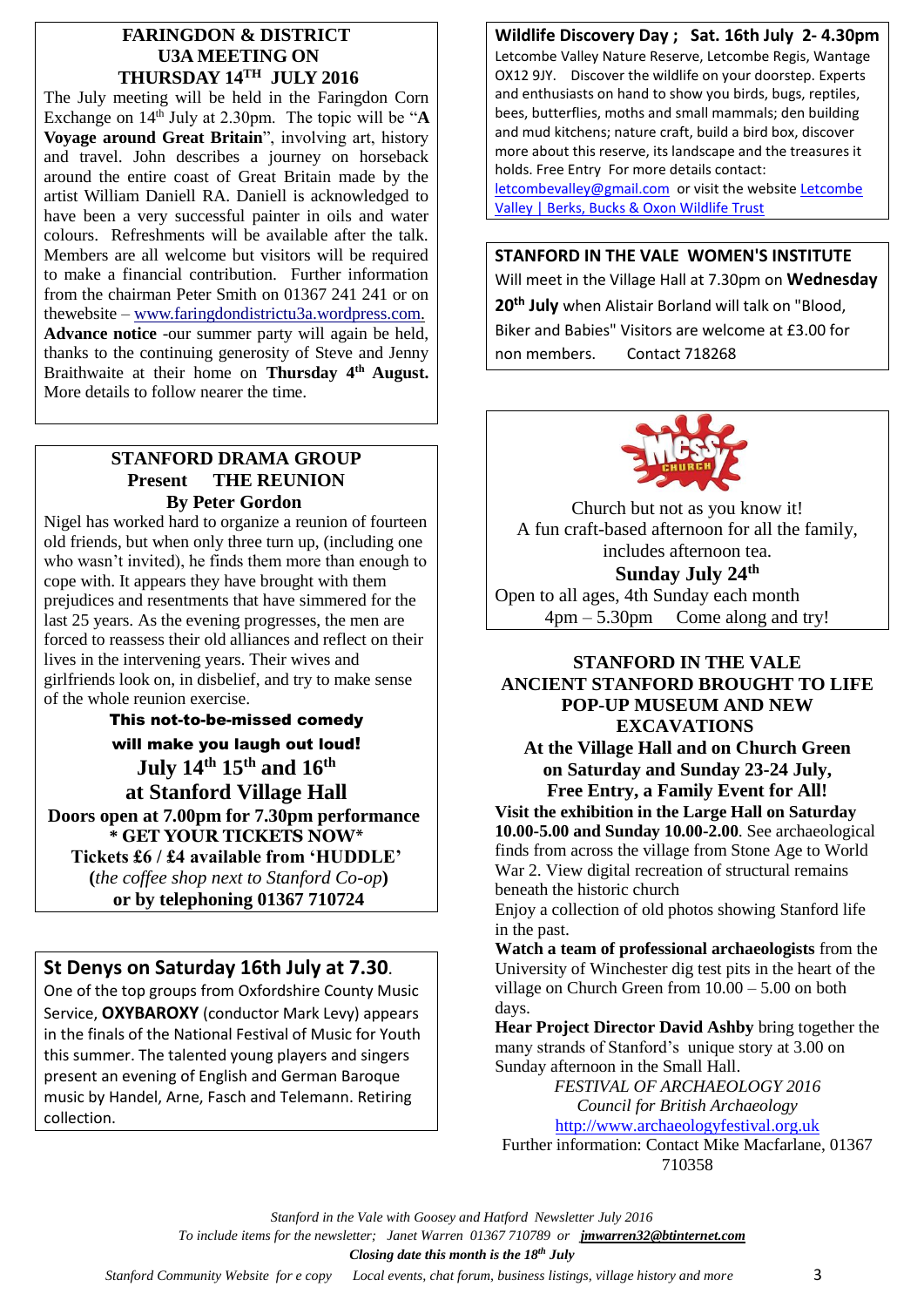# **Stanford in the Vale Gardening Club**

The next meeting will be on **Wednesday July 27th** at 7.30pm in the Large Village Hall.

The speaker will be Dawn Collins on 'Capability Brown's 300<sup>th</sup> Anniversary: Visionary or Vandal?'. Refreshments and a raffle. For more information, contact Rosemary Packer tel: 01367 710445

# *St. Denys' Church Saturday 30th July 2016 at 7.30 pm* MUSIC IN THE VALE presents

# *"An Engish Serenade"*

Trios & solos by Rubbra, Pearce, Hedges, York Bowen, Goossens & Maxwell Davies…

# **The New Oxford Trio**

Chris Britton - flute ,Carolyn King - oboe Malcolm Pearce - piano Admission by programme £12.00 from Vogue Hairdressing, 28 High Street, 01367 710476, by reservation on 01367 718420 email [DJPedderDPA@btinternet.com](mailto:DJPedderDPA@btinternet.com)

# **July – Stanford Pre-school News**

We have a busy last term of the year planned for the children. We welcomed lots of Dad's who came along to our Father's Day Breakfast where they were served Bacon rolls and juice by their children before staying for a bit of a play. The children have made amazing clay models of insects and bugs to go along with our 'Giant Peach' for the Summer Festival church display celebrating 100 years since the birth of the children's author Roald Dahl.

We have been busy preparing those children who will be leaving us in July to start school in September. We have been having lots of visits from the Foundation teachers and we have been taking the children down to school to visit too. We will be taking part in the school sports day towards the end of term.

We will be helping to raise money for Barnardo's by taking part in the annual 'Toddle Waddle' along with the Foundation children. The theme this year is 'Animals' so we have lots of fun games and activities planned for the afternoon, as well a prize for the best animal mask.

We will finish off the term with our annual 'Leavers Picnic' to say a fond farewell to those leaving us for school.



We are the School Council of Stanford in the Vale CE Primary School. Please read our school report below.

#### **Paralympian Visit**

On Friday 20<sup>th</sup> May, we had a visit from David Abrutat, a GB Olympic Hand Cyclist. Each class took part in a sponsored event where we completed 5 different exercises to raise our heart rates. After, David led a Collective Worship, where he explained why he was in a wheel chair and how he trains.

#### **Sharing Assembly**

On Friday 27th May, we had our final Sharing Assembly of the year. Classes shared their learning through singing, recorders, story-telling and poems. Year 6 acted out a day in the life of Forget-me-Not Class.

#### **Year 3 and 4 Quad Kids**

Some children from Year 3 and 4 represented the school in an athletics competition with other schools from our area. Children took part in the long jump, vortex howler, a sprint and a 400m run. They did a brilliant job and came 4<sup>th</sup>.

#### **The Queen's Birthday**

On Friday 10<sup>th</sup> June, the whole school celebrated the Queen's birthday. We went to the church for a service. At lunch, we had a street style picnic lunch followed by a party. We were also lucky enough to be given a coin and a book about the Queen.

#### **Big Sleepover**

On Friday 10<sup>th</sup> June, Year 2 and 3 had a giant sleepover in the hall! We did a sponsored walk around the field to raise money for Unicef. We also made pizzas and completed craft activities. After dinner, we watched a movie in our sleeping bags. After an early wake up, we had breakfast and finished our activities before going home.

#### **Festival of Voices**

On Wednesday 15<sup>th</sup> June, Choir went to Dorchester Abbey to perform at a music festival. We joined in with lots of different schools to perform about 20 songs. We also had tea in Dorchester school. It was epic.

#### **Father's Day Service**

On Friday 17th June, we held our Father's Day service at the church. Each class shared memories of their dads. We sang a song and played some music. Choir also performed for us.

#### **Diary Dates**

**Open Evening on Thursday 7th July**. Please come in between 5.30pm to 7pm to see all our work from the year. Please join us for our **Summer Fete on Saturday 16th July between 2pm and 5pm.**

Thank you for reading our report.

*Stanford in the Vale with Goosey and Hatford Newsletter July 2016 To include items for the newsletter; Janet Warren 01367 710789 or [jmwarren32@btinternet.com](mailto:jmwarren32@btinternet.com)*

*Closing date this month is the 18th July*